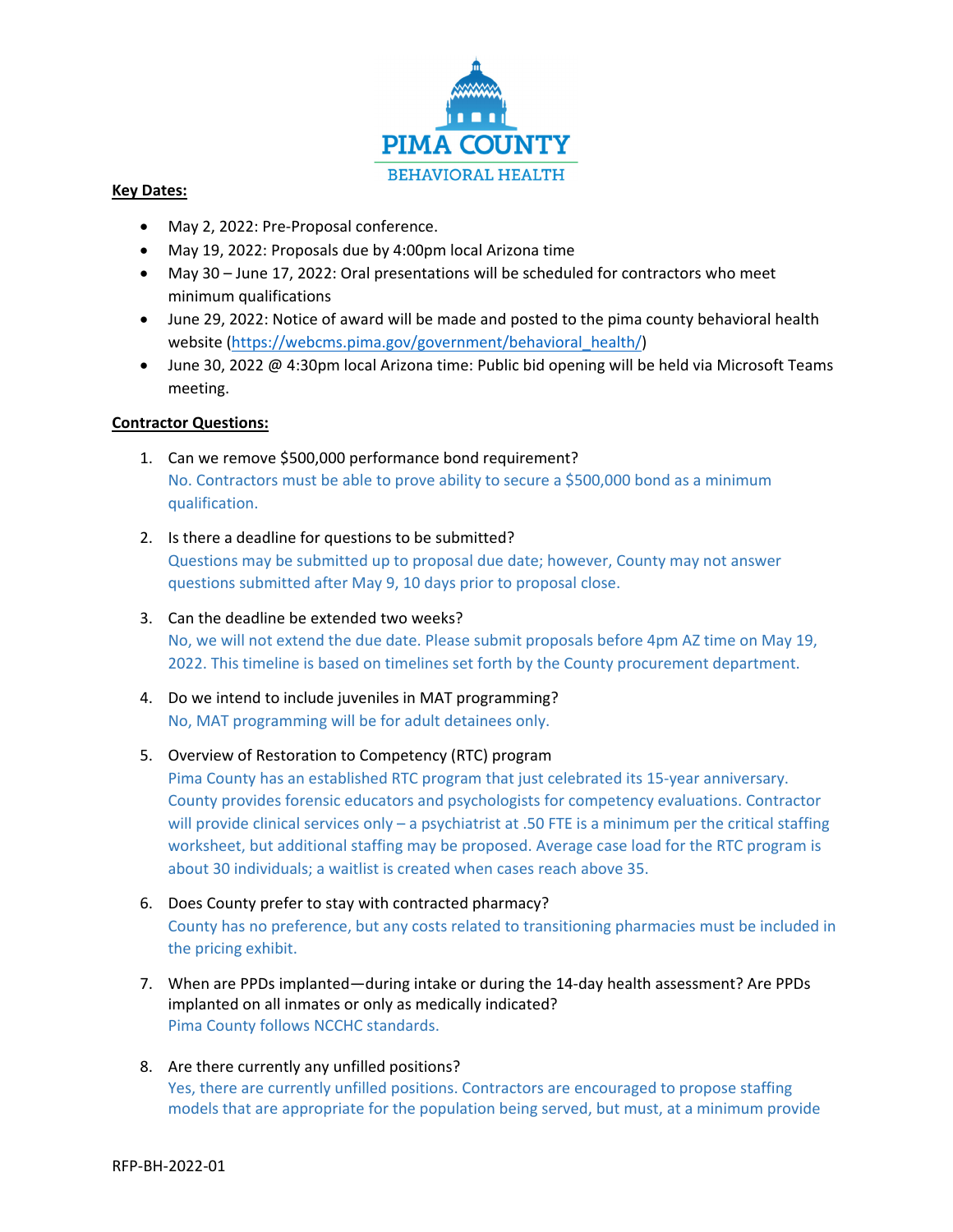

## **BEHAVIORAL HEALTH**

models that include the Critical Onsite Staffing positions outlined in Attachments 8 and 9 of the RFP. Contractors are encouraged to propose staffing in addition to the critical positions; however, it will not benefit contractors to propose staffing models that are higher than can feasibly be achieved, as they will be held to the staffing model submitted with the RFP response. Please note County holds quality of care above quantity of staff.

- 9. What types of groups [for Behavioral Health] are currently provided? Please indicate the number of times per week each group is provided. Mental health groups are determined by the vendor. The vendor determines frequency of groups.
- 10. Are discharge planning services required? If so, please provide specific requirements. Yes, discharge planning services are required. See NCCHC standards for specific requirements.
- 11. Please provide the following information for the past two (2) years:
	- a. Number of attempted suicides
		- 2020: 7 2021: 11
	- b. Number of deaths by suicide

2020: 1 2021: 1

c. Number in restrictive housing

This information was not tracked in the previous two years in the medical record.

- d. Number of forced psychotropic medication events This information was not tracked in the previous two years.
- e. Number of Psychiatrist visits per month Please see attachment 1 to Appendix VIV, PCADC Population and Services Summary.
- f. Number of Mental Health Professional visits per month Please see attachment 1 to Appendix VIV, PCADC Population and Services Summary.
- g. Number of mental health grievances per month Average number of patient grievances = 77
- h. Number of episodes of seclusions per month 0 for the last two years
- 12. During the past two (2) years, what is the average number of individuals receiving dialysis treatments? Less than five individuals over the past 2 years.
	- a. How much has been spent annually on dialysis over the past two (2) years? This is not tracked separately from other services provided offsite.
	- b. What are the average weekly number of treatments? This is not tracked separately from other services provided offsite.
	- c. Please identify the off‐site dialysis provider.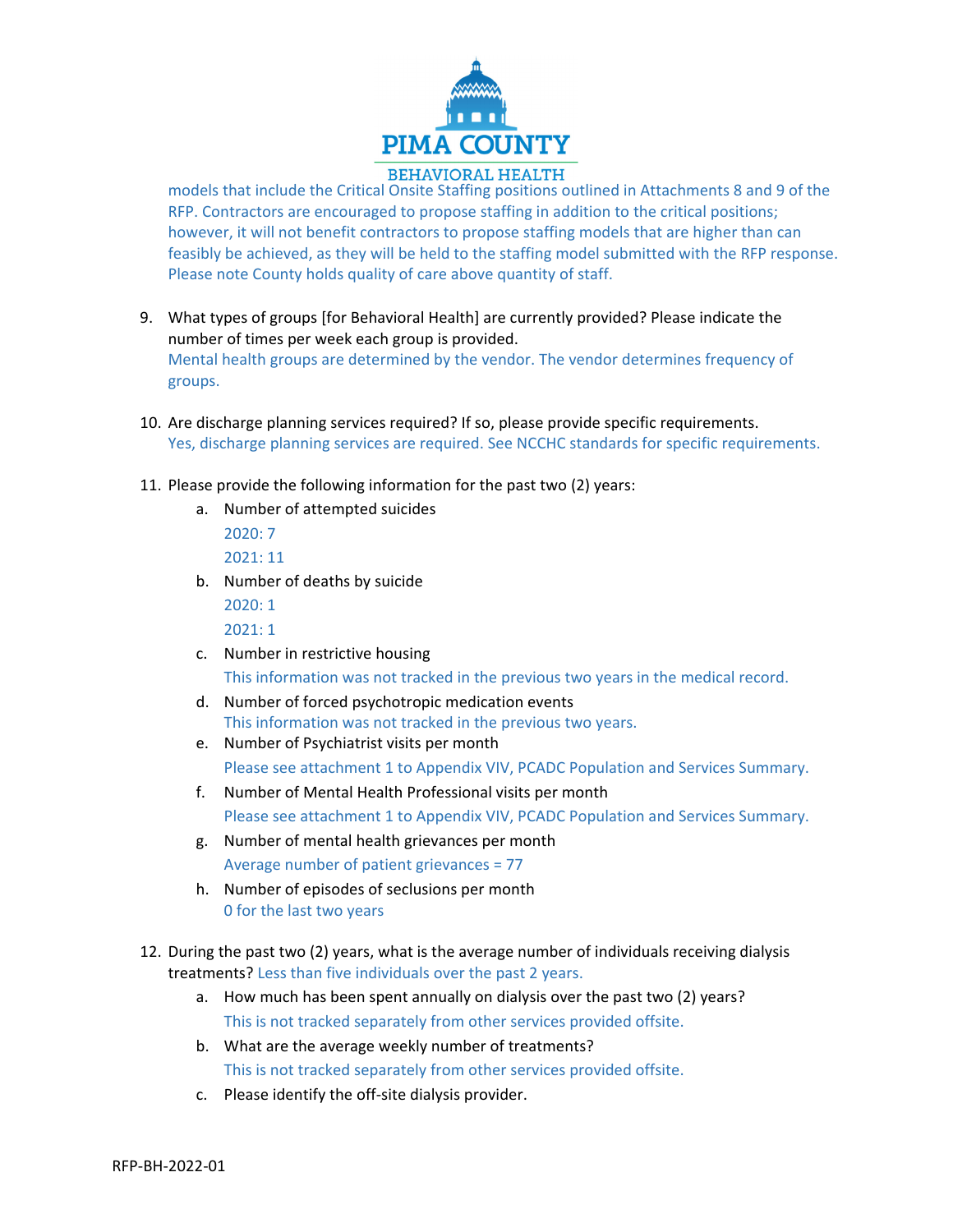

Dialysis providers are determined by the medical vendor. Pima County does not have a contract for a dialysis provider.

- 13. Are there currently any specialty clinics being conducted on site? If so please identify Provider name and contact information and Frequency of clinic. OB/GYN and optometry clinics are currently being conducted on site. Provider and clinic frequency is determined by the vendor.
- 14. Please provide statistical data for the past two (2) years by facility (PCADC and/or PCJDC) regarding on‐site services, including but not limited to:
	- a. Bookings

As of April, 2022 there were 3,175 active adult inmates at PCADC, and 67 active juvenile detainees at PCJDC. Please see Attachment 1: PCADC Population and Services Summary and Attachment 2, PCJDC Population to Appendix VIV for average daily populations.

b. Intakes

PCADC: Average 1399 per month PCJDC: Average 33 per month

c. Physician sick call

Please see Attachment 1: PCADC Population and Services Summary and Attachment 2, PCJDC Population to Appendix VIV for total # Sick Nurse Call encounters.

d. 14 Day H&P ‐ Inmate physicals

Please see Attachment 1: PCADC Population and Services Summary and Attachment 2, PCJDC Population to Appendix VIV for total # 14 day medical physical intake exams (7 days for juveniles).

e. Number of chronic care visits by type

Chronic care visits are not tracked by type. Please see Attachment 1: PCADC Population and Services Summary and Attachment 2, PCJDC Population to Appendix VIV for the number of chronic care encounters.

- f. Number of on‐site clinic visits by type (e.g., OB/GYN, orthopedics, ophthalmology, cardiology, etc.) Youth detained at the PCJDC are sent off‐site for specialty clinic visits. Please see Attachment 1: PCADC Population and Services Summary to review services provided onsite.
- 15. Please provide the number of Back‐logs for year‐to‐date 2022 for Nursing sick call, Physician sick call, 14 Day H&P.

 $\Omega$ 

16. The existing contract specifies financial consequences for not meeting defined business requirements. Please provide each requirement that the incumbent is not meeting the threshold and at what percent.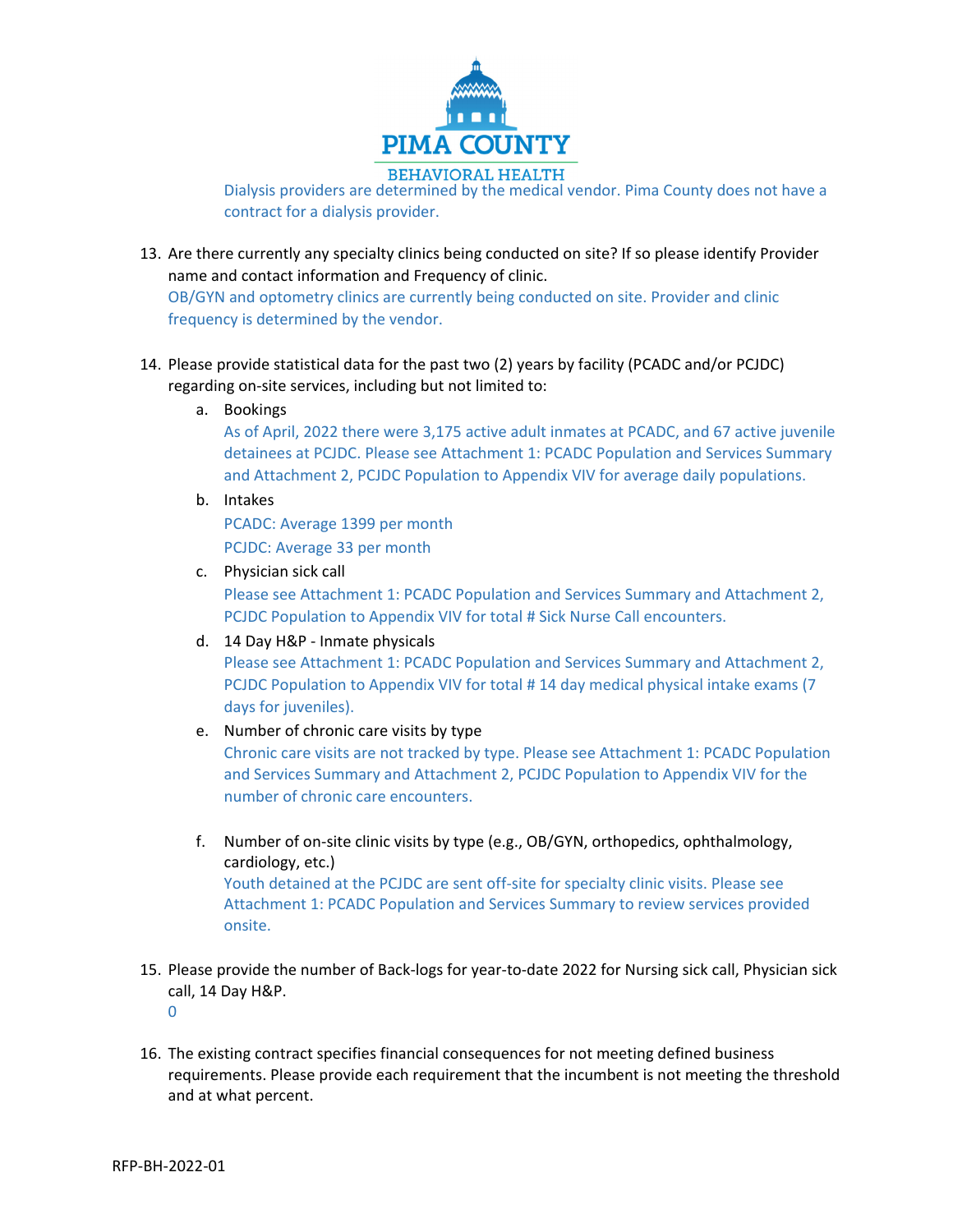

- 17. Has the current contractor been assessed any cost for not meeting thresholds? Yes.
- 18. How long does the average med pass take to complete? Depends on staffing and patient population.
- 19. Please provide the Average number of inmates with diabetes each month 11
- 20. Please provide average number of patients receiving MAT services for last 2 years. Approximately 1,000 individuals have received MAT since the program began in 2019; however, initially only pregnant women and those who were inducted into MAT in the community before detention received MAT services. This number is anticipated to increase with expansion of MAT programming to all individuals undergoing CIWA/COWS protocols.
	- a. Do you work with a community provider/local clinic to provide methadone? No; Pima County has obtained DEA licensure to provide MAT on site at the PCADC through the medical vendor.
	- b. If so, please provide their name and contact information. N/A
	- c. Do you have grant funding for MAT? No.
- 21. Please identify the facility's Jail Management System (JMS). Spillman.
	- a. Will direct access to the JMS be available on the clinical computers? No, clinical computers will have direct access to the County-owned electronic health record only. The electronic health record has an interface with the JMS which updates information in the EHR, but Contractors will not receive direct access to the Jail Management System.
	- b. If so, what are the requirements (installation, network, accounts)? N/A
	- c. Does the County or current Contractor provide any wireless connectivity/access to medical?

Contractor has control of whether employees have wireless vs. LAN line access

22. What internet circuits will be available to the Contractor? 1. Dedicated circuit? Or delivered through County's network?

Internet circuits may be delivered through County's network or provided by the Contractor.

23. Does the current Contractor provide time clocks? Yes.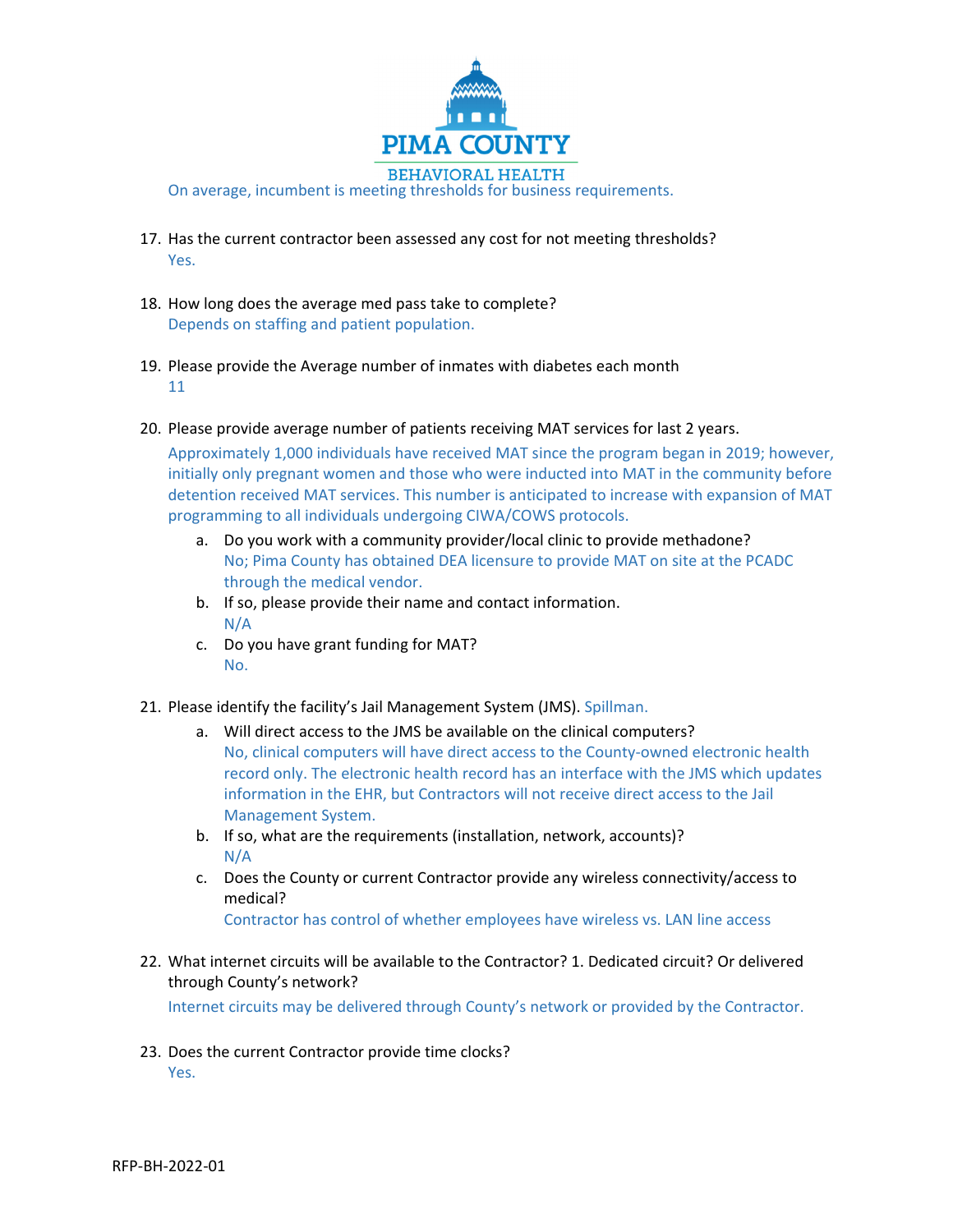

- 24. Are the clinical computers currently managed on the County's Windows domain, the Contractor's Windows domain, or in a Windows workgroup (unmanaged)? Contractor's Domain.
- 25. Regarding clarification on the Vendor's responsibility for the RTC program. We now understand that the Vendor is responsible only to provide a clinician. For clarification, does clinician refer to a Psychiatrist? If not, can you tell us what specific licensure / qualifications are being requested? Is this a full time (40 hour per week) position? If not, can you specify the amount of hours required each week?

Please refer to the critical staffing attachment, which directs a psychiatrist to be hired at .50 FTE, or 16‐20 hours per week depending on census.

- 26. The current contract seems to indicate that there is an option to extend the current contract for up to 2 separate 2 year extensions. Can you tell us why the County did not extend? The County Board of Supervisors directed the department to go out for competitive proposal after 12‐months.
- 27. Are automated dispensing machines used in any capacity at either facility for medication dispensing, release medications, or starter dosing? If so, please provide details on how these machines are incorporated into your current pharmacy program. Yes. The pharmacy at PCADC/PCJDC is contracted with the current medical vendor, not Pima County. Details of the pharmacy program belong to the current medical vendor and their pharmacy.
- 28. How many medications or what percentage of medications are distributed as stock? Do you receive stock in 30‐count blister cards? Or, is all stock received in manufacturers' bulk bottles? The pharmacy at PCADC/PCJDC is contracted with the current medical vendor, not Pima County. Details of the pharmacy program belong to the current medical vendor and their pharmacy.
- 29. Does Pima County currently have a MAT program in place or does Pima County require the awarded vendor to implement a MAT program using the requirements in Section 4.1.5? Pima County will require the vendor to abide by requirements in Section 4.1.5 as well as NCCHC and DEA standards for Opioid Treatment Programs.
- 30. What is the name of the current barcode electronic order reconciliation and medication return management system that is provided by your medical or pharmacy vendor? This information is not owned by Pima County, it is owned by the pharmaceutical vendor contracted with the current medical vendor.
- 31. What is the name of the current online reporting dashboard used by facility and county personnel to access meaningful and accurate reporting 24/7/365 that is provided by your medical vendor?

Pima County Behavioral Health owns its own Electronic Medical Record, TechCare. Contractors are required to use the County's electronic medical record.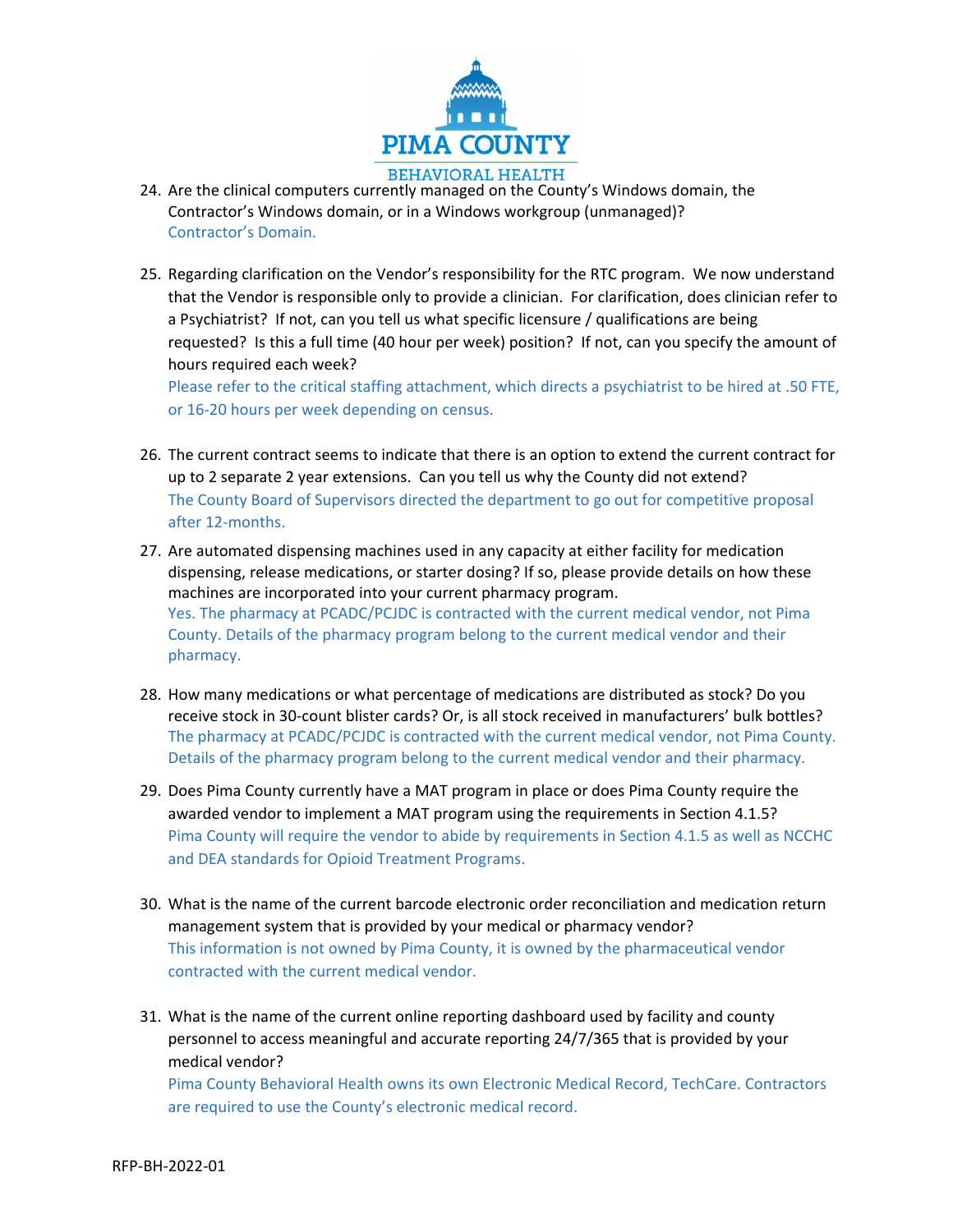

- 32. Is Pima County an Arizona \$AVE participant, MMCAP Member Facility with access to MMCAP Contract MMS17017, or any other Cooperative Procurement Organizations for correctional prescription dispensing services? No, Pima County Behavioral Health is not a pharmacy. Medical vendors must have their own pharmacy or contract with a pharmacy to ensure provision of pharmaceuticals.
- 33. If so, would Pima County consider accessing one of these cooperative procurement contracts (which have already been competitively solicited) and accessible to Pima County in order to meet your current medication dispensing and pharmacy program management needs? No, Pima County Behavioral Health is not a pharmacy. Provision of pharmaceuticals will be the responsibility of the medical vendor.
- 34. If so, would you permit an informational response for pharmacy services from pharmacy providers with correctional pharmacy experience and expertise? No, this RFP is for medical, dental, and behavioral health care. Pima County has no intention to contract directly with a pharmacy.
- 35. What covered entity is Pima County currently working with regarding access to 340B pricing for your STD, HIV, and Hepatitis C medications? Pima County Behavioral Health is not a pharmacy. The medical vendor will provide medications, and may contract with a pharmacy to do so.
- 36. Pg. 46, Appendix VII: Sample Contract Articles, Section 24.2 ‐ Records Marked Confidential; Notice and Protective Order a. What provision of the Arizona Revised Statutes requires the County to release records objectively marked as "CONFIDENTIAL" following notice of ten (10) business days, after a public‐records request, if Contractor does not secure an Order from a court enjoining the release before the expiration of the ten (10) day period? A.R.S. § 39‐121 et seq. Knowledge of Arizona statutes will affect scoring.
- 37. Attachment A1‐1 and A2‐1: Performance Indicators: How much in performance indicator paybacks/penalties has the current vendor and past vendor been assessed in each of the past 2 years? The current vendor has been assessed for \$4,000.00 in liquidated damages for not meeting minimum performance indicators.
- 38. Multiple performance indicators have a frequency of bi-monthly. Does this indicate offerors could incur financial consequences twice per month or every other month? Audits occur monthly; Bi‐monthly performance indicators are assessed every other month.
- 39. 3. Attachment A1‐4 and A2‐4: Quality of Care Indicators a. How much in quality indicator paybacks/penalties has the current vendor and past vendor been assessed in each of the past 2 years?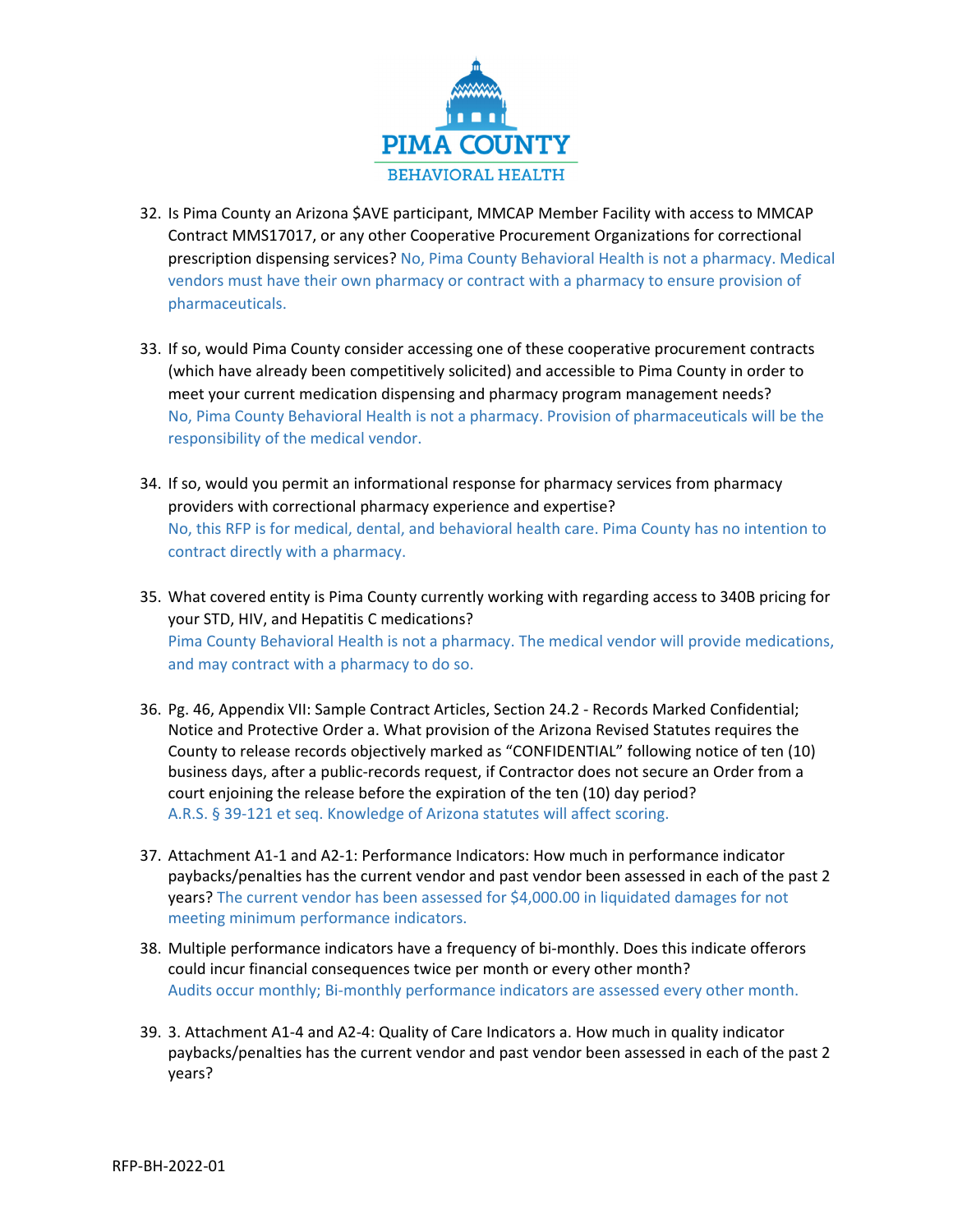

Quality of Care indicators are an incentive offered to the Contractor for providing quality service, not a penalty or payback. This is a new mechanism to encourage Contractors to provide service above and beyond the minimum, and has not been included in previous contracts.

- 40. What is your current vacancy percentage compared to contract FTEs? N/A. Vendors are encouraged to use their own judgement for staffing models and should not base responses on previous or current contracts.
- 41. 5. Page 148, Exhibit B, section 13 a. Are HIV medications considered to be outlier medications subject to the \$25,000 limit? No.
- 42. 6. Page 148, Exhibit B: Attachment 5 and 6 a. How many times and by how much on an annual basis have the outlier pharmaceutical and offsite expenditures exceeded the \$25,000 threshold respectively? 0 times within the last two years.
- 43. Page 149, Exhibit B: Section 14.2 a. Are the costs of inpatient stays paid by AHCCCS directly? No. Costs of inpatient stays are paid by the County since the County participates in the Federal Financial Program; AHCCCS pays 2/3 of all costs. The County then passes those savings on to the Contractor, and charges a third of the overall cost. This translates to extensive savings for the Contractor.
- 44. Attachment B1‐1 a. What specific costs are the county requesting be included in lines Detoxification Services and 7 – MAT Services? Should staffing associated with MAT/detox not be included in line item 1 for each year and Total columns? Staffing should be included in the staffing column. Detox and MAT line items should include elements other than staffing that are required for service delivery (pharmaceuticals, equipment, etc.). Specific costs and activities should be guided by Contractor's expertise related to delivering these services.
- 45. b. There are no numbers identifying the lines for Medications and Pharmaceutical Services, Start Up Costs, IT Costs, and Detoxification services ‐ should these lines be completed with the associated costs? Yes. These are suggested line items.
- 46. Should Detoxification Services costs be included in Year 1, 2, 3, and Totals? There is no box designation for these costs. Yes.
- 47. Appendix VI Appendix VI states vendors must complete Worksheets 1-7 and the pages following the Appendix are titled Attachments 1‐7 with similar subtitles. a. Please confirm these are one in the same. If not, please provide Worksheets 1‐7. They are the same.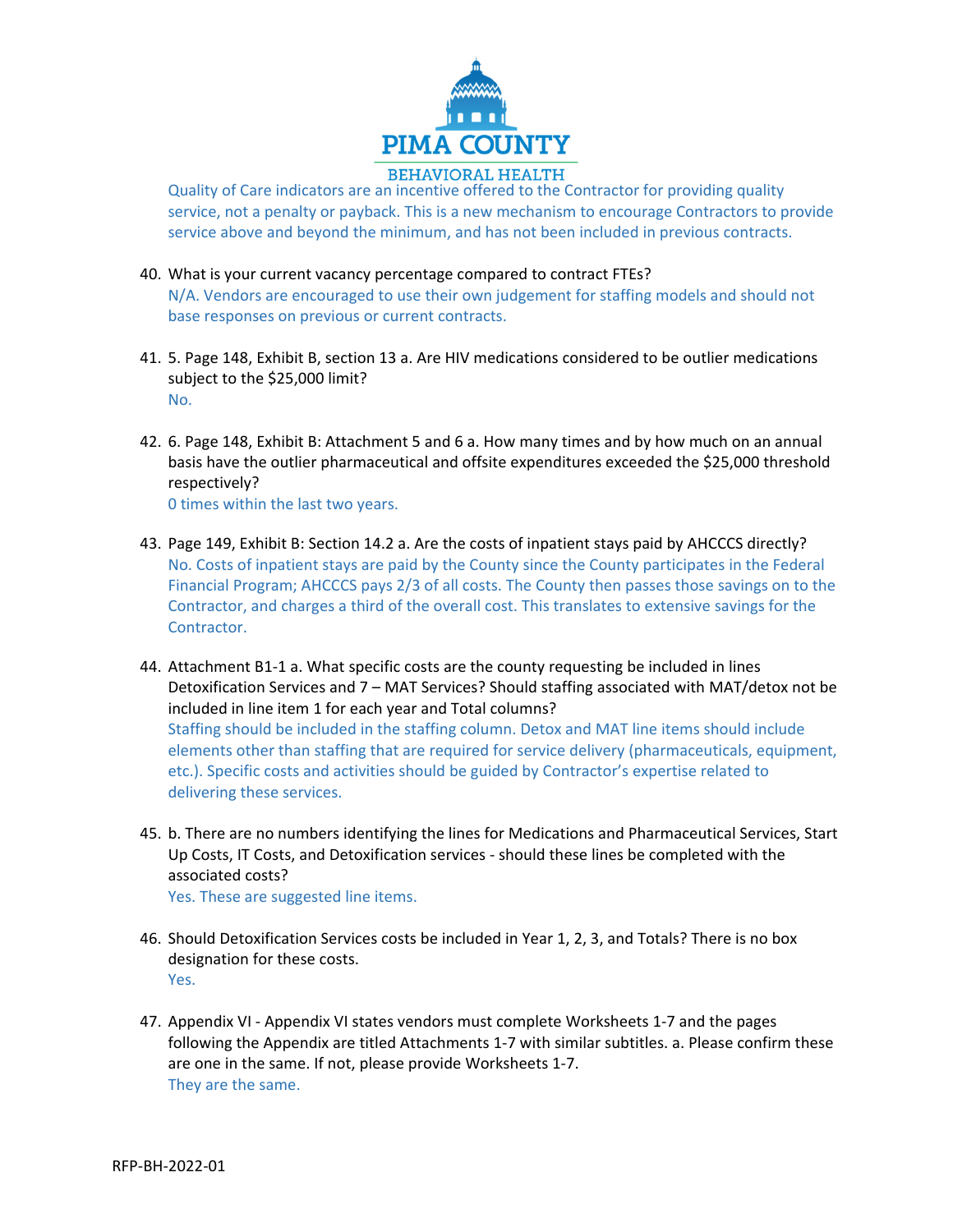

48. Exhibit B: Both sections seem to reference similar sheets with different names (App. VI references Worksheets 1‐7 and Exhibit B references B1‐1, B1‐5, B2‐1, B2‐5, B3‐1, A1‐3, A2‐3, etc.) Please confirm the following the corresponding forms associated with each shown below are the same form:

App VI, Worksheet 1: Att. 1 – PCADC Pricing Proposal vs. Exhibit B, B1‐1 Pricing: PCADC Worksheet 2: Att. 2 – PCJDC Pricing Proposal vs. Exhibit B, B2‐1 Pricing: PCJDC Worksheet 3: Att. 3 – Pricing Proposal for Psychological Services vs. Exhibit B, B3‐1 Pricing: Psychological Services for the PCSD Worksheet 6: Att. 6 – PCADC Summary Schedule of Staffing Costs vs. Exhibit B, B1-5 Summary Schedule of Staffing Costs – PCADC Worksheet 7: Att. 7 PCJDC Summary Schedule of Staffing Costs vs. Exhibit B, B2‐5 Summary Schedule of Staffing Costs – PCJDC Appendix VI: Attachments A1‐3 a. Please confirm Appendix VI Worksheet 4: PCADC Onsite Staffing Commitment is the same as Attachment 1‐3: Contractor Onsite Staffing Commitment. Appendix VI: Attachment A2‐3 a. Please confirm Appendix VI Worksheet 5: PCJDC Onsite Staffing Commitment is the same as Attachment 2‐3: Contracted Onsite Staffing Commitment ‐ PCJDC. The Attachments in Appendix VII: Contract Articles are included to show contractors how their responses will be incorporated into the contract; the worksheets required as a response to the RFP will become the attachments in Appendix VII upon award, which is why they look similar.

- 49. Please confirm that all dialysis services, whether provided offsite or onsite, would be subject to the \$25,000 threshold. Any episode of care costing more than \$25,000 per episode is subject to the \$25,000 threshold.
- 50. 13. Appendix VIV: Attachment 5 a. Please confirm the amounts shown are total expenditures and not just the portion under the \$25,000 threshhold.
	- These are total expenditures.
- 51. 14. Appendix VIV: Attachment 6 a. Please confirm the amounts shown are total expenditures and not just the portion under the \$25,000 threshhold. These are total expenditures.
- 52. b. What offsite or onsite specialty costs are not included in the amounts provided in Attachment 6: Summary of Offsite Services Costs? All costs are included.
- 53. Are all costs associated with all services listed in Exhibit B Sections 14.2.1, 14.2.2, 14.2.3, and 14.2.4 included in Attachment 6: Summary of Offsite Services Costs? Yes.
- 54. Is the dental X-ray equipment film or digital? Film.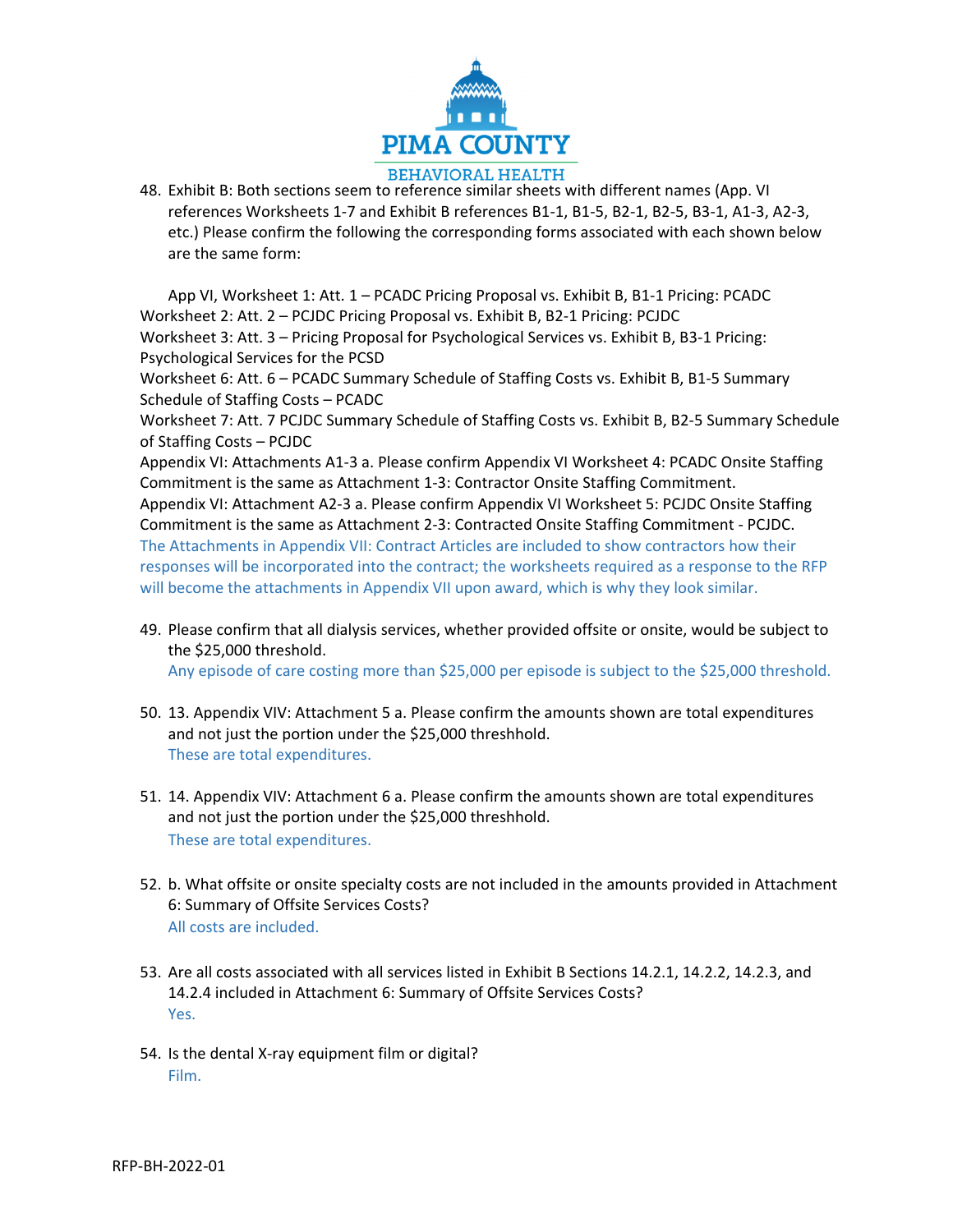

- 55. Would the County be willing to substitute a Dental Assistant for a Dental Hygienist? No. Dental Assistants cannot accomplish the same tasks as Dental Hygienists.
- 56. What is the average number of inmates in the INVEST program per month for the last 2 years? N/A. The INVEST program is a new program that began enrolling clients in June 2021.
- 57. Will the current EHR allow for new interfaces to systems used by a new vendor? If so, who will be responsible for the cost of the new interfaces? Yes. Contractor is responsible for the cost of new interfaces.
- 58. Appendix VI: Pricing and Staffing Proposals a. Please provide clarity on what information should be included on Attachment 4 – Proposed Contracted Onsite Staffing Commitment ‐ PCADC vs. Attachment 8 – Critical Onsite Staffing Commitment – PCADC. "Proposed Contracted Onsite Staffing Commitment" is the Contractor proposed staffing and is required to be provided as part of the RFP response; the Critical Onsite Staffing attachment should not be included as part of proposal response, it is provided as a reference to guide contractor proposals.
- 59. Please provide clarity on what information should be included on Attachment 5 Proposed Contracted Onsite Staffing Commitment ‐ PCJDC vs. Attachment 9 – Critical Onsite Staffing Commitment – PCJDC. See answer above.
- 60. Can Pima County please provide a two‐month report for February 2022 and March 2022 with actual pharmacy utilization data of all medications dispensed (and patient names redacted) as an addendum to the RFP? A two‐month aggregate report is included as an addendum to the RFP and posted on the

Behavioral Health website.

61. In Section 3, General Specifications & Deviations, on page 3 of the RFP, it states that "Offerors must submit deviation requests to County in the form set forth in Appendix VII: Deviation Requests." However, we do not see this form in the RFP document. Please provide or clarify how Offerors should submit any deviation requests.

A deviation request form has been created and is included as Appendix VIII in Addendum 1 to the RFP, posted on the Behavioral Health Website.

62. Appendix IV: Litigation and Judgments (p.16): Will the County accept a PDF of the litigation list that includes all required information in lieu of retyping the template form with this information?

No. All proposals must use the forms contained in the RFP package.

63. Appendix III: Client Listing Form (p.15): Will the County accept an established client list that includes all required information in lieu of retyping the template form with this information? As a large company our client list includes approximately 300 entries. No. Follow the instructions in the RFP.